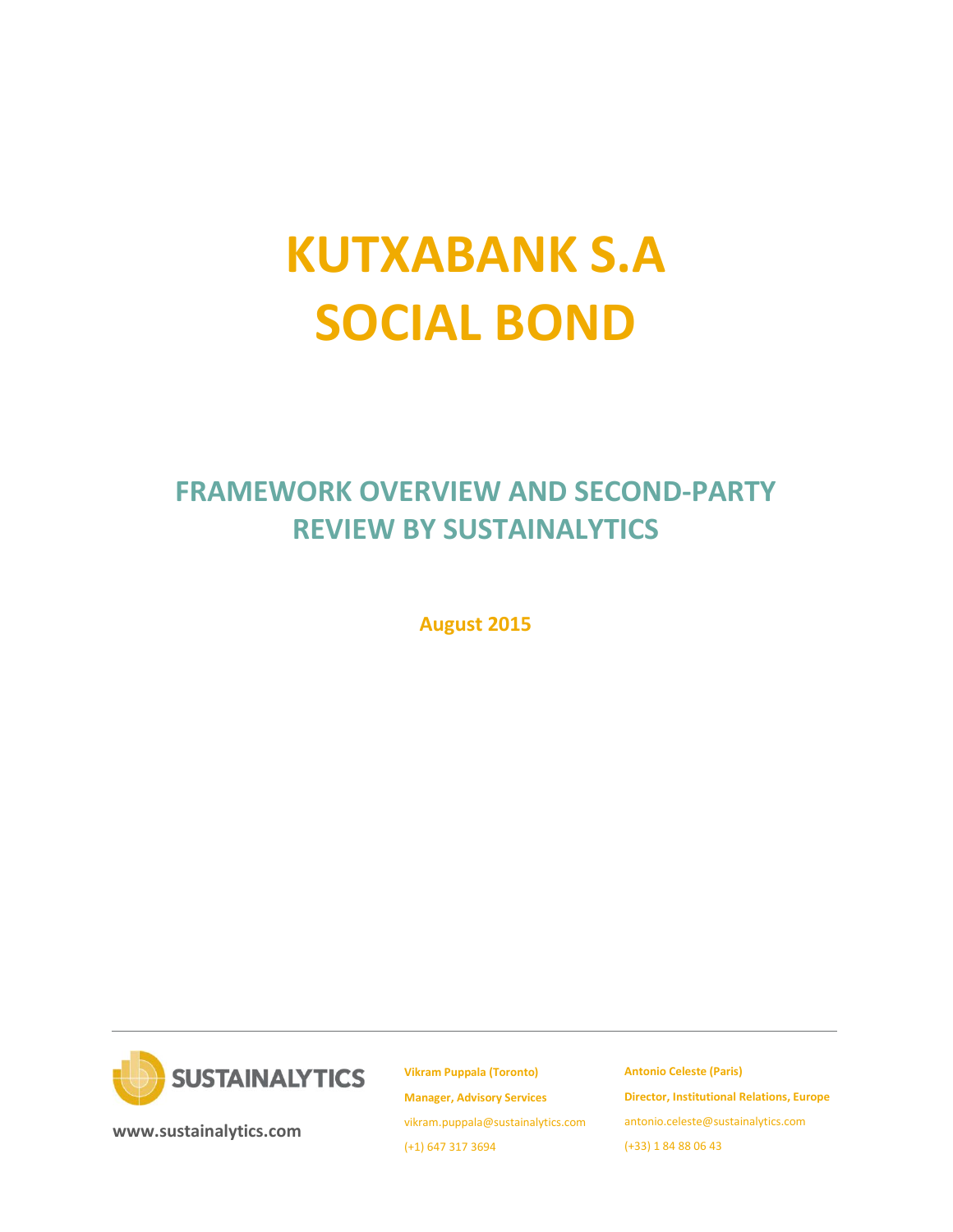| <b>FRAMEWORK OVERVIEW AND SECOND-PARTY REVIEW BY SUSTAINALYTICS</b> |                                                                                                                                                                                    | 0                               |
|---------------------------------------------------------------------|------------------------------------------------------------------------------------------------------------------------------------------------------------------------------------|---------------------------------|
|                                                                     | 1. PREFACE                                                                                                                                                                         | $\overline{2}$                  |
|                                                                     | 2. FRAMEWORK OVERVIEW<br>2.1 Introduction<br>2.2 Kutxabank Social Bond<br>2.2.1 Use of Proceeds<br>2.2.1.1 Eligibility Criteria<br>2.2.2 Management of Proceeds<br>2.2.3 Reporting | 2<br>2<br>2<br>2<br>2<br>3<br>4 |
| 3                                                                   | <b>SUSTAINALYTICS' OPINION</b><br>Conclusion                                                                                                                                       | 5<br>6                          |

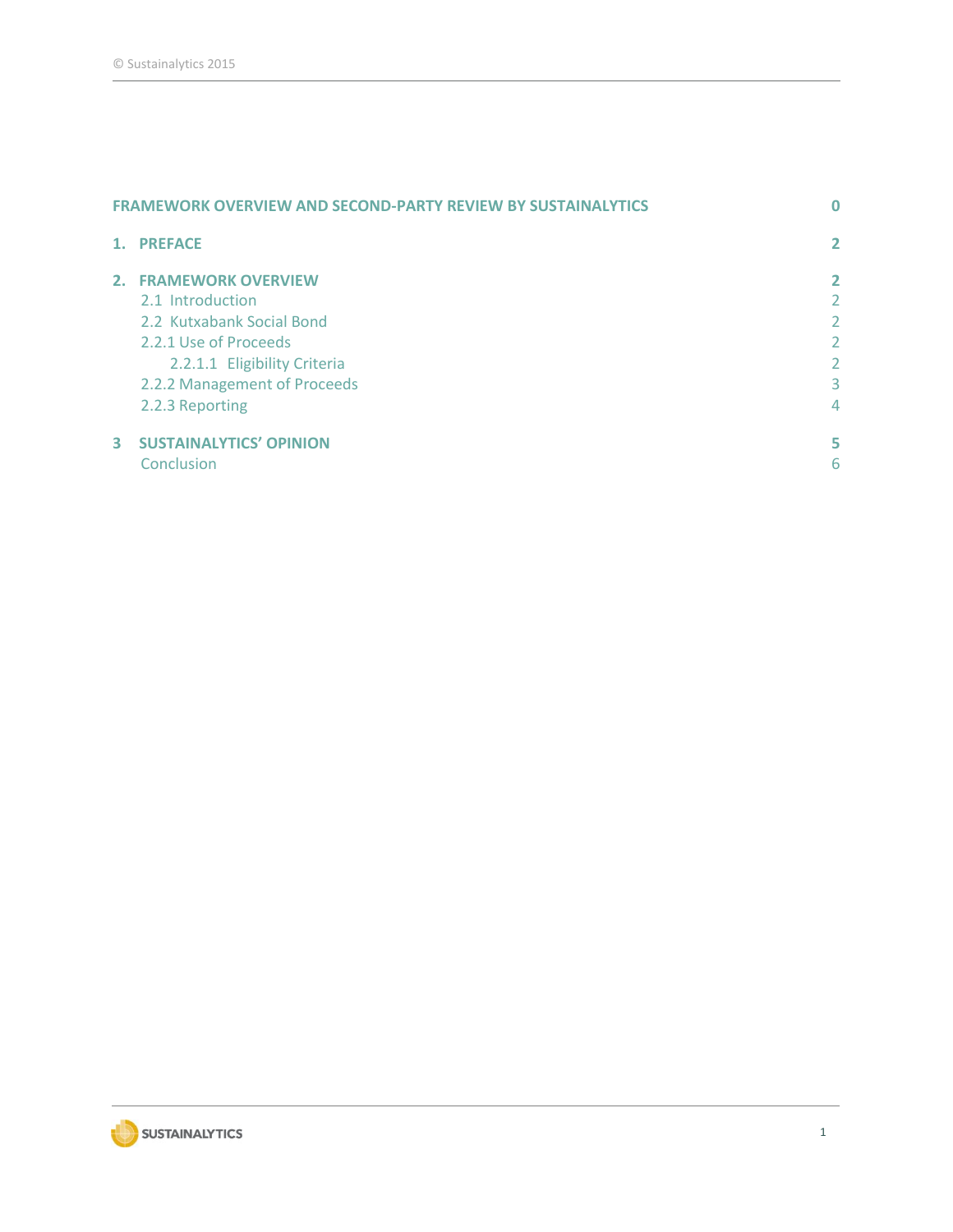## <span id="page-2-0"></span>**1.PREFACE**

Kutxabank has engaged Sustainalytics to review and support its efforts to formulate a framework that can be used to issue a social bond. As part of this engagement, Sustainalytics held conversations with Kutxabank to understand its support for social housing and planned use of proceeds for its social bond; reviewed relevant public and internal documents, and provided its opinion.

This document contains two sections:

- Framework Overview summary of Kutxabank's social bond framework;
- Sustainalytics' Opinion an opinion on the framework.

## <span id="page-2-1"></span>**2. FRAMEWORK OVERVIEW**

#### <span id="page-2-2"></span>**2.1 Introduction**

Kutxabank is a commercial bank that provides banking and financial services primarily in the Basque region of northern Spain. It offers a range of products and services, such as mortgage and consumer loans; financing for businesses and developers; demand and time savings products; guarantees; and debit and credit cards, and engages in insurance brokerage activities. Kutxabank was officially founded on 1 January 2012 out of the merger of three Basque financial institutions - Bilbao Bizkaia Kutxa (BBK), Gipuzkoa Donostia Kutxa (Kutxa), and Caja Vital Kutxa (Vital).

#### <span id="page-2-3"></span>**2.2 Kutxabank Social Bond**

Kutxabank is planning to issue a social bond to finance lending activities that support low-income individuals and families with access to adequate accommodation. The bond is a covered bond that leverages Kutxabank's participation in the Basque government's Viviendas de Protección Oficial (VPO) programme. The VPO programme provides subsidized housing to low-income individuals in the Basque region. The housing units are dwellings, intended for rent or purchase, with regulated dimensions and prices. The economic benefits are only applicable to specific individuals, therefore requirements such as income, age, and family status of the priority groups are applied.

The following sections summarizes Kutxabank's social bond framework with regards to the use of proceeds, management of proceeds and reporting.

#### **2.2.1 Use of Proceeds**

The proceeds of the social bond will be allocated to:

- <span id="page-2-4"></span>a. Kutxabank's existing VPO loans
- b. New loans made under the VPO programme
- c. Construction finance for housing projects to be used for the VPO programme

#### <span id="page-2-5"></span>**2.2.1.1 Eligibility Criteria**

To be eligible for the social bond proceeds, the mortgages under the use of proceeds (a) and (b) must be issued to individuals or families who meet the following criteria:

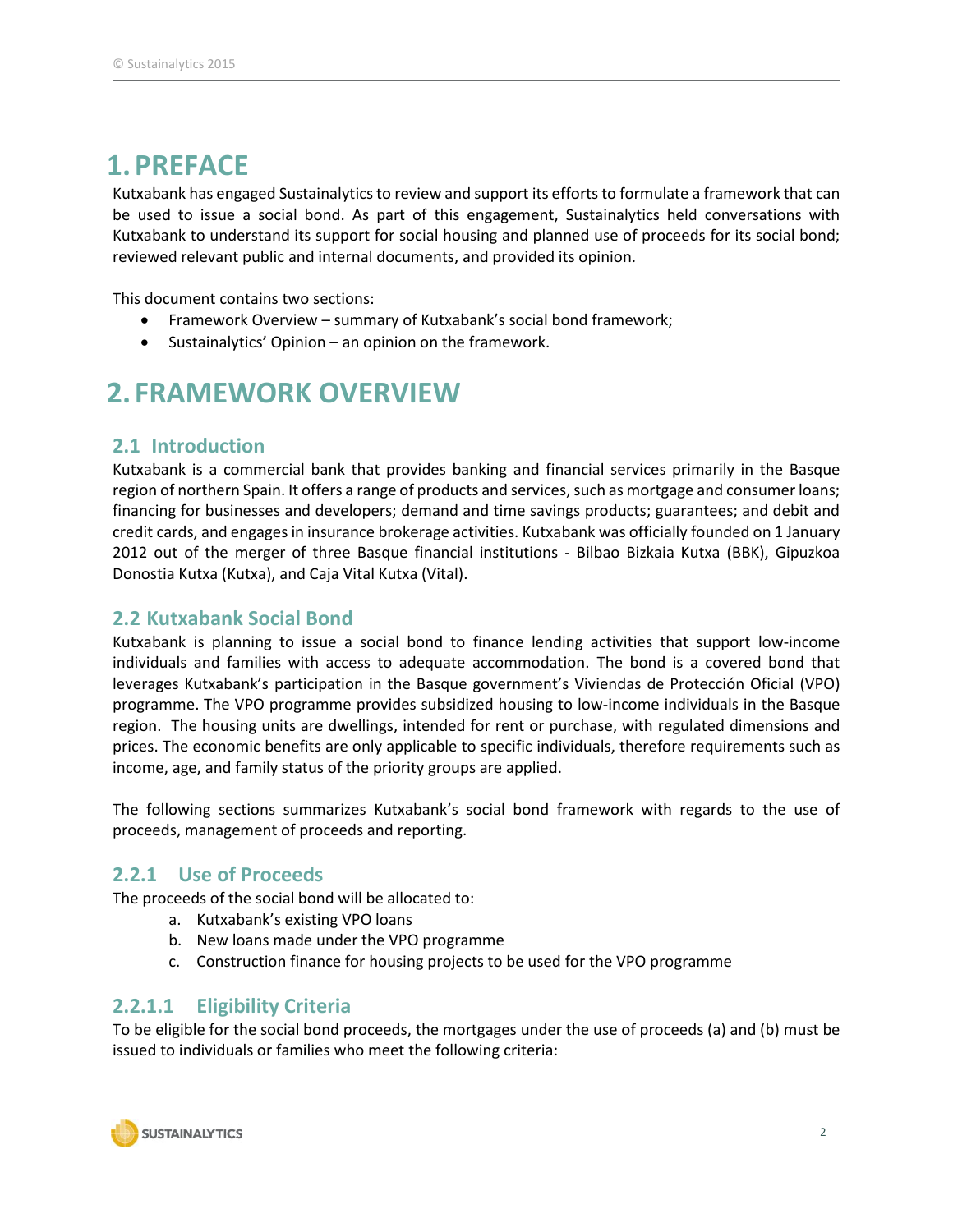- a) Permanent residents of the Basque country; and
- b) Qualify as low income; or
- c) Individuals having special needs such as:
	- a. Reduced mobility and/or a mental handicap;
	- b. Separated or divorced;
	- c. 70 years of age or over; or
	- d. Female victims of gender-based violence.

Kutxabank adheres to the Basque government's VPO programme's definition of low-income, whereby individuals or families must

- a) Earn a weighted income between EUR 3,000 and EUR 39,000 (for applicants intending to rent), or
- b) Earn a weighted income between EUR 9,000 and 50,000 (for applicants intending to purchase)<sup>1</sup>; and
- c) Not have owned property in the two years prior to the mortgage application.

Additional details about the Basque government's VPO programme requirements are available on its website **[here](http://www.etxebide.euskadi.eus/x39-contpest/es/contenidos/informacion/requisitos/es_etxecont/requisitos.html)**<sup>2</sup> . Given that the VPO programme is contingent on the continued support of the local Basque government, it may be subject to expiry, or modified over the course of the bond's tenure. However, Kutxabank has a strong existing loan book of mortgages made under the programme which can support the bond's proceeds.

### <span id="page-3-0"></span>**2.2.2 Management of Proceeds**

The proceeds from the social bond will be placed in Kutxabank's treasury and managed by the treasury department. Kutxabank intends to allocate most of the proceeds from the social bond to existing loans made under the VPO programme, and at least one third of the proceeds to new loans made under the VPO programme and to construction finance for developers building new housing developments to be used in the VPO programme.

Kutxabank has an internal system to identify and track loans granted under the VPO programme, including identifying lending for construction finance of VPO housing to which the proceeds from Kutxabank's social bond will be allocated.

The eligibility for loans is determined by the eligibility criteria of VPO programme and an additional credit check based on Kutxabank's internal standards.

To verify the management of proceeds, on an annual basis, Kutxabank's external auditor will review the amount of bond funds allocated to mortgages and construction finance of houses under VPO programme and the balance of unallocated funds.

<sup>2</sup> http://www.etxebide.euskadi.eus/x39-contpest/es/contenidos/informacion/requisitos/es\_etxecont/requisitos.html



<sup>&</sup>lt;sup>1</sup> Income requirements may vary within that range depending on the kind of social housing sought.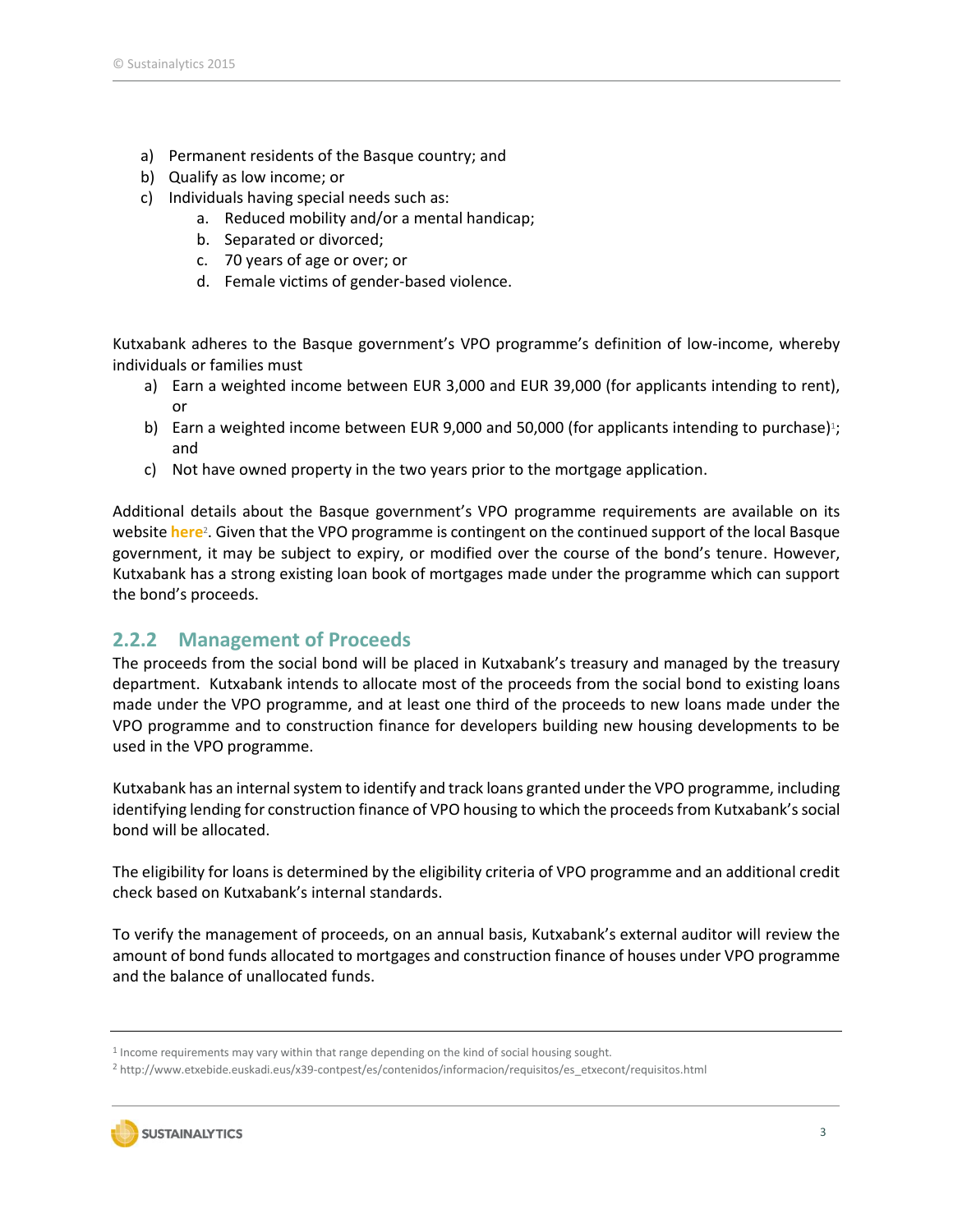## <span id="page-4-0"></span>**2.2.3 Reporting**

Kutxabank commits to provide the following reporting with regard to the social bond:

- 1. Kutxabank will disclose, on an annual basis, the total amount of loans provided under this program using the social bond proceeds, the number of loans granted, and the number of individuals and families to whom Kutxabank granted a mortgage under the VPO programme.
- 2. Kutxabank will disclose, on an annual basis, the number of housing units constructed using social bond proceeds.

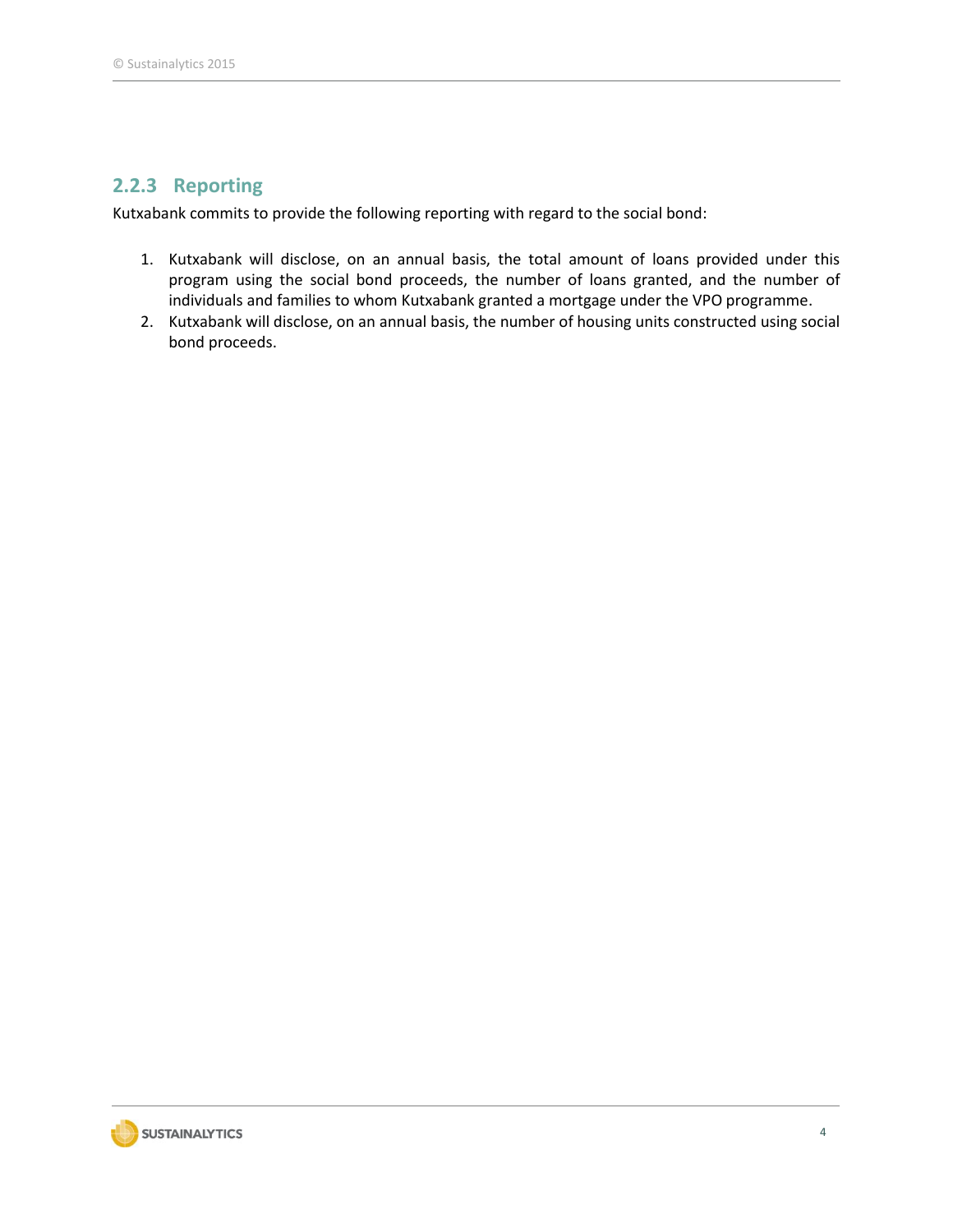## <span id="page-5-0"></span>**3 SUSTAINALYTICS' OPINION**

#### *A socially-oriented institution:*

Kutxabank's founding mission is to be a socially conscious financial institution. The company is rated in Sustainalytics' Global Platform as an outperformer in the social category, and demonstrates involvement in several activities to promote inclusive finance, including loans for young entrepreneurs and students, the financing of social impact activities for non-for-profit organisations, and the provision of micro-credit for under-served segments of population. In addition, Kutxabank is a signatory to UN Global Compact. Furthermore, Kutxabank has not been involved in any controversies or incidents relating to environmental, social or governance issues.

Given its mission, vision and programmes aimed at creating socially positive outcomes in Spain, and given its outperformance among its peers in the management of social issues, Sustainalytics is of the opinion that Kutxabank is socially-oriented and is well positioned to issue a social bond.

*Supporting Social Housing:* Kutxabank is an ardent supporter of social housing, both in in the Basque region and across the rest of Spain. The company has been providing loans under state and regional VPO programmes for two decades. Since its inception in the 1980s, the Basque region's VPO programme has supported thousands of individuals and families in their pursuit of adequate permanent housing. The VPO programme is part of the local Basque government's strategy to reduce social inequality in the region.

In addition to providing mortgages to qualified individuals and families, Kutxabank is involved in various aspects of social housing from project financing the construction of the buildings for social housing, to the donation of apartments to be rented to vulnerable populations. As a result, even if the VPO programme is subject to legislative change over the course of the bond tenure, Kutxabank has a strong portfolio of activities to support social housing in the Basque region to which the bond's proceeds can be allocated.

*Impact:* Economically speaking, the Basque region of Spain is not underperforming. In fact, the region is currently the wealthiest in Spain, with a GDP per capita 30% higher than the European Union average. <sup>3</sup> Nevertheless, the region has suffered along with the rest of Spain in recent years due to the economic crisis and has seen unemployment increase from 12.1% to 15.5%. <sup>4</sup> Although the level of poverty is still relatively low at around 3% of the population<sup>5</sup>, there is a higher concentration of social inequality within more vulnerable groups, including the elderly and physically handicapped, leading to more difficulties for these groups to obtain adequate, affordable housing. The PES Group reports that access to decent housing is undoubtedly a key aspect of social inclusion, and lists disabilities (mental, physical, and age related) as risk factors to obtaining housing in the Basque Region.<sup>6</sup>Furthermore, persons with disabilities in Spain have experienced negative impacts on their living conditions due to budgetary cuts in the country. In a recent report by the Commissioner for Human Rights of the Council of Europe, the Commissioner outlined concerns that the economic crisis and resulting financial restrictions have had a detrimental

<sup>6</sup> http://issuu.com/pes\_cor/docs/a\_european\_agenda\_for\_social\_housing?e=1480646/2076474#search



<sup>3</sup> https://ec.europa.eu/growth/tools-databases/regional-innovation-monitor/base-profile/basque-country

<sup>4</sup> https://ec.europa.eu/growth/tools-databases/regional-innovation-monitor/base-profile/basque-country

<sup>5</sup> http://www.irekia.euskadi.eus/en/news/2424-the-basque-country-heads-europe-the-fight-against-poverty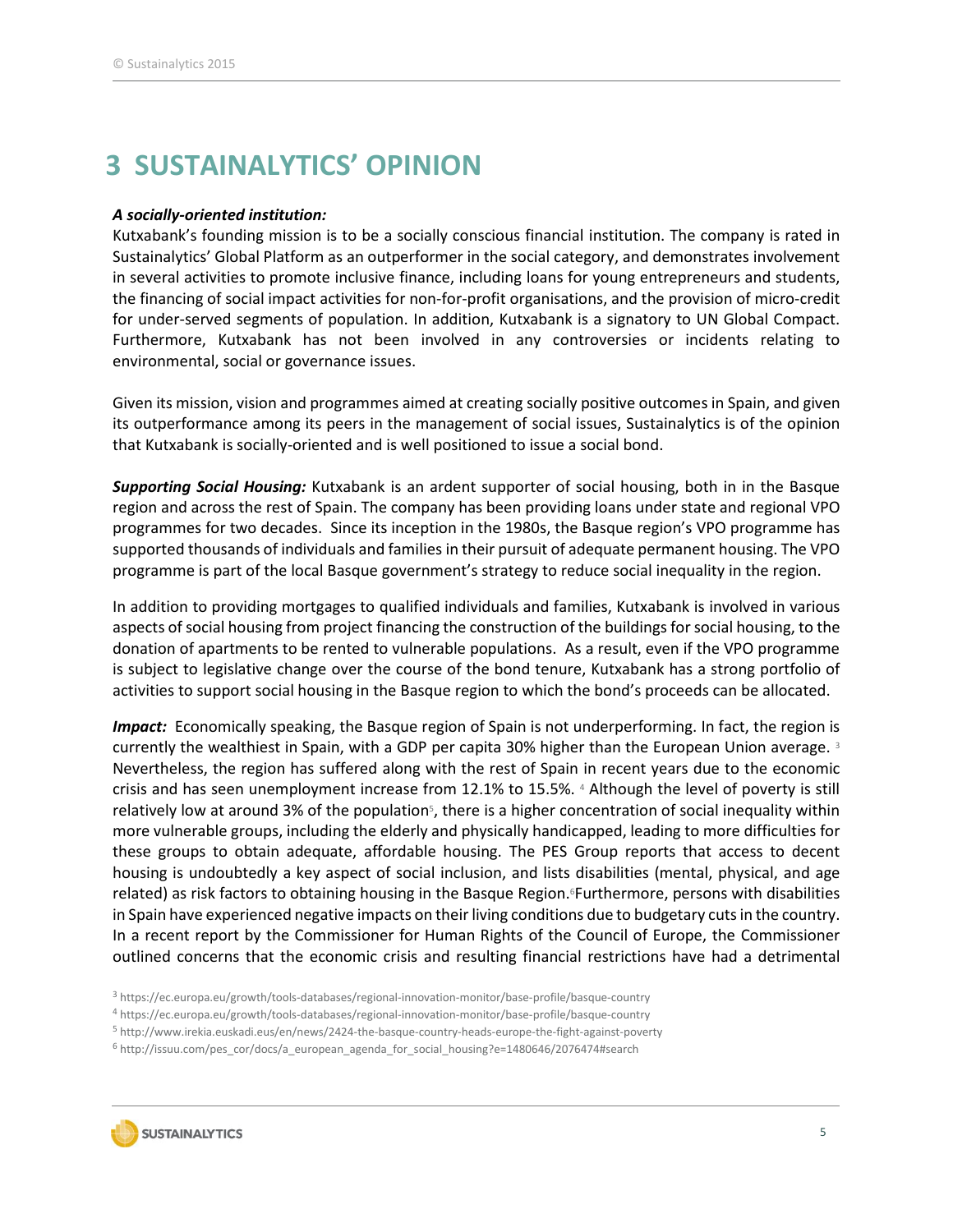impact on most programmes and policies aimed at promoting the inclusion of persons with disabilities in Spain. 7

Therefore, in Sustainalytics opinion, the special loan considerations included in VPO program for more vulnerable members of society, such asthe elderly, or those with reduced mobility and mental handicaps, will have a significant positive impact in enabling these groups to obtain adequate housing.

#### <span id="page-6-0"></span>**Conclusion**

By issuing the social bond and using the proceeds to provide mortgages under the VPO program in Basque Country, Spain, Kutxabank is enabling increased housing opportunities for low-income and vulnerable individuals that are at a higher risk of social exclusion. These disadvantaged groups would benefit significantly from access to affordable housing which has a positive effect on their living conditions. Kutxabank's social bond framework is aligned with market best practices and norms such as the Green Bond Principles. Furthermore, Kutxabank has committed to have an external auditor audit the allocations of the bond proceeds, which provide further transparency. Overall, Kutxabank's social bond is robust and credible.

<sup>7</sup>https://wcd.coe.int/com.instranet.InstraServlet?command=com.instranet.CmdBlobGet&InstranetImage=2389885&SecMode=1&DocId=20778 24&Usage=2